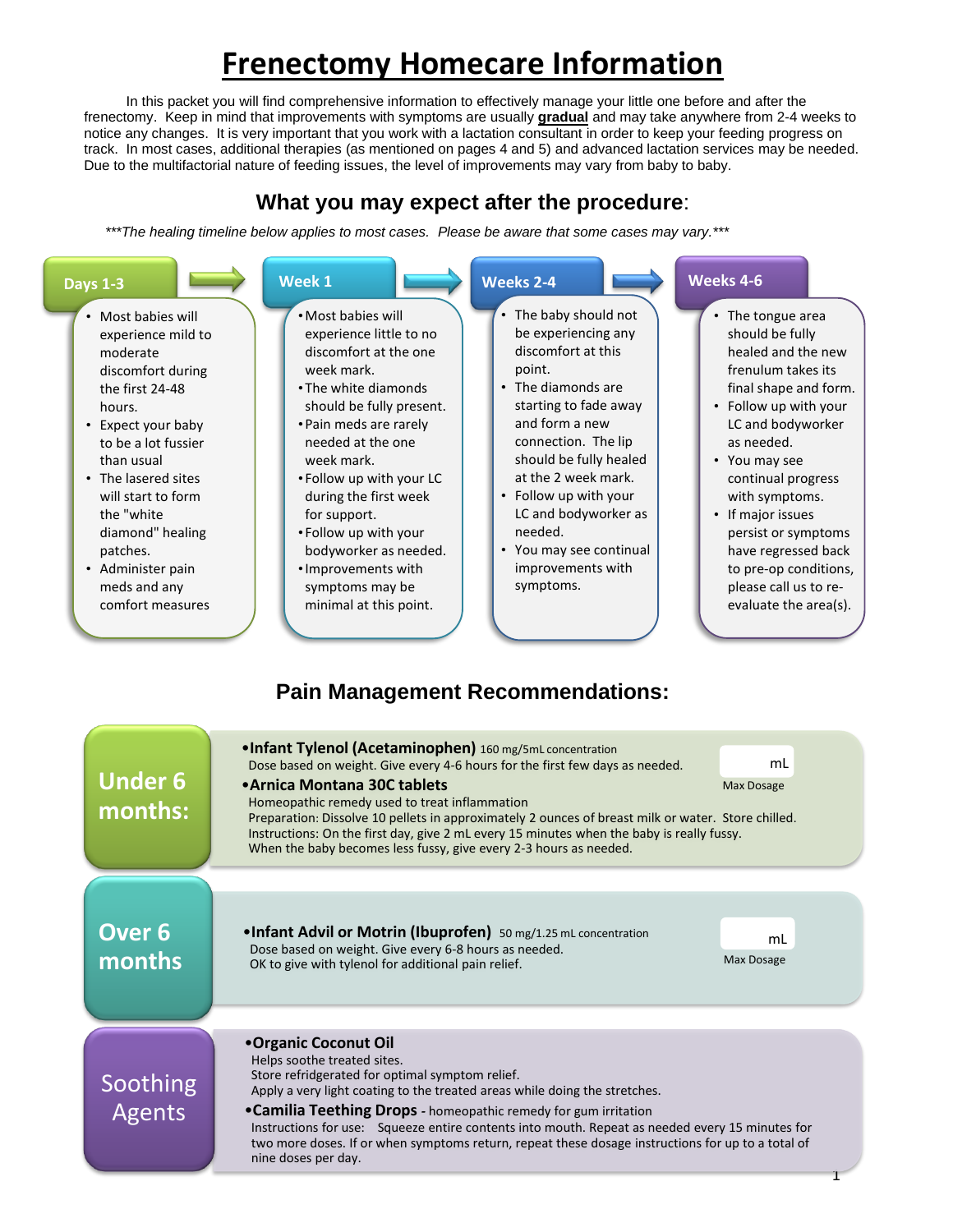## **Post-Op Stretching Exercises:**

When our body encounters a wound it is only natural that it wants to close back together. In a tongue and lip tie release, the body's natural response may cause it to reattach back together with a restriction. To counteract this process, you will need to manually stretch the healing sites. The goal of the stretches is to ensure that the lasered areas heal with increased length and flexibility. Please thoroughly review the instructions below for optimal healing.

## **Stretching Protocols:**

 **How often? Every 4-6 hours (includes during the middle of the night) When to start? No more than 12 hours after the procedure How long? Lip – 2 weeks Tongue – 3 weeks**

The stretches may be unpleasant for your baby so it is helpful to offer positive stimulation to the head and mouth before doing the stretches. A gentle massage of the baby's face and suck training exercises are a good way of balancing things out. (see page 4 for suck training exercises)

The stretches can be done before, after or in the middle of a feeding. Some parents find it easier to do the stretches on a calm baby after feeding and some like to feed their baby after the stretches to soothe. It may take a few days to find a routine that works best for you.

You may require additional help to assist with a squirmy infant. If no help is available, you may use a swaddle to help keep your infant still.

An LED headlight will help you see the dark area underneath the tongue. You may also find that the stretching exercises are more comfortable when using well-fitted exam gloves. However, using you bare hands is perfectly fine as long as they are clean.

The Lip Stretch Note: In most cases, it is easier to stretch the lip first followed by the tongue.



- 1. Position yourself behind the baby's head and stabilize any movement using your palms.
- 2. Grab the upper lip with both thumbs and index fingers.
- 3. Lift the upper lip up to the nostrils. The key is to fully visualize the diamond. If you see the entire diamond then you have done it correctly. Lift lip over nostrils 2-3 times.

## **The Tongue Stretch**



1. Position yourself behind the baby's and stabilize any head movements. Pull the cheeks out to help you see the area better and get the baby to open up a bit more.



2. Position your index fingers under the tongue as shown above. Use downward pressure with your middle fingers on the chin to help keep the jaw open and stable. Make sure you always keep the lower jaw down while doing the next step.



3. Before lifting the tongue, make sure your index fingers are at the top point of the diamond and along the midline. Lift the tongue up to the roof of the mouth and hold for one second. The key is to fully visualize the diamond and to fully stretch it upward. Repeat this 2-3 times.

Please visit our website to see videos regarding proper stretching

**ATCH VIDEO** Q

*\*After 3 weeks the tongue site should be healed enough that the stretches are no longer needed. However, if you notice regression of progress after stopping, continue stretching the tongue 3x/day for another week. \*\* If the healing site feels a bit firm in the center after 3 weeks then apply Vitamin E oil 3x/day for another 1-2 weeks until soft.*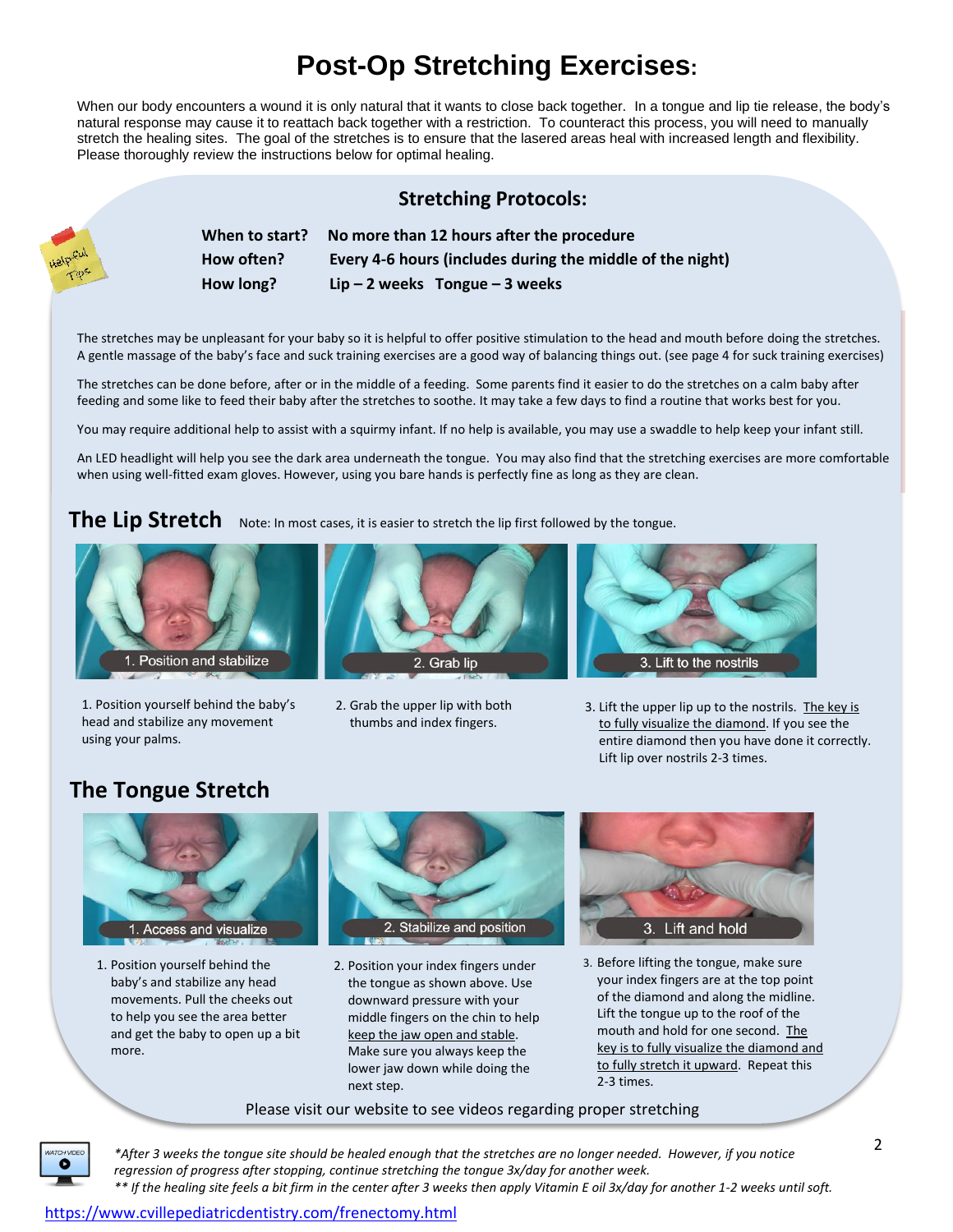

### **Extra fussiness and inconsolable crying during the first week**

Most babies experience mild to moderate discomfort during the first few days. However, some babies may become inconsolable at times especially after the stretches.

TIP #1: Give pain medications and remedies within the first hour after the procedure. You may need to give medication at a consistent interval every 4 hours for the first day or two.

TIP#2: Do lots of skin-to-skin during the first 24-48 hours after the procedure. Even a nice warm bath or shower can really help settle your little one down.

TIP #3: Frozen breast milk can act as a natural numbing agent and help ease pain for some. Transfer a couple ounces of milk into a plastic baggie and let it freeze while lying flat. Then chip off tiny pieces and place under the lip, tongue or cheek and let it melt slowly.



### **Difficulty with feeding during the first week**

It is normal to have some difficulty with latching immediately after the procedure at the office. Most will do fine as the day carries on but some will continue to struggle a bit at home. Remember, your baby is re-learning new movements so feeding may be inconsistent during the

first week. In some cases, symptoms may get worse before it gets better. TIP #1: Follow up with your lactation consultant or feeding therapist for a one-on-one visit to address any troubleshooting issues during the first week.

TIP #2: If your baby is having major struggles with the latch, try feeding your baby while taking a warm bath.



### **Light bleeding after doing the stretches**

During the first week, you may notice a slight amount of bleeding while doing the stretches. This is not a major concern. It should resolve on its own quickly and be safe to feed. Also, keep in mind that the excess amount of saliva will make one drop of blood appear worse.

TIP #1: While doing the stretches, make sure that the baby is not moving excessively and you have good control. This will minimize any accidental hard rubbing into the site.

TIP #2: Make sure your technique is consistent and done at even intervals. If you miss a stretch or if they are done with varying forces each time then it may bleed more.

TIP#3: Make sure your finger nails are trimmed and smooth. Even gloved fingers with long nails can cause too much irritation.



### **Increased drooling or spitting up**

The healing process stimulates an increase in saliva production. Additionally, the new tongue movement creates more saliva. This usually lasts a couple of weeks and is not a concern. Also, an increase in transfer may occur, which can initially cause the baby to spit up more.



#### **Increased sleeping**

This may be due to medication, exhaustion or simply that the infant is feeding better and is more satisfied.



Although rare, please do not hesitate to call us if you experience the following:

- Fever greater than 101.5° F
- Uncontrolled bleeding
- Refusal to feed for over 8 hours

Emergency Cell: (434)265-5158



experienced IBCLC or find body **The Tongue and Lip Tie Support Group** can serve as a good resource to share your experience with others, connect with an workers and other helpful therapies.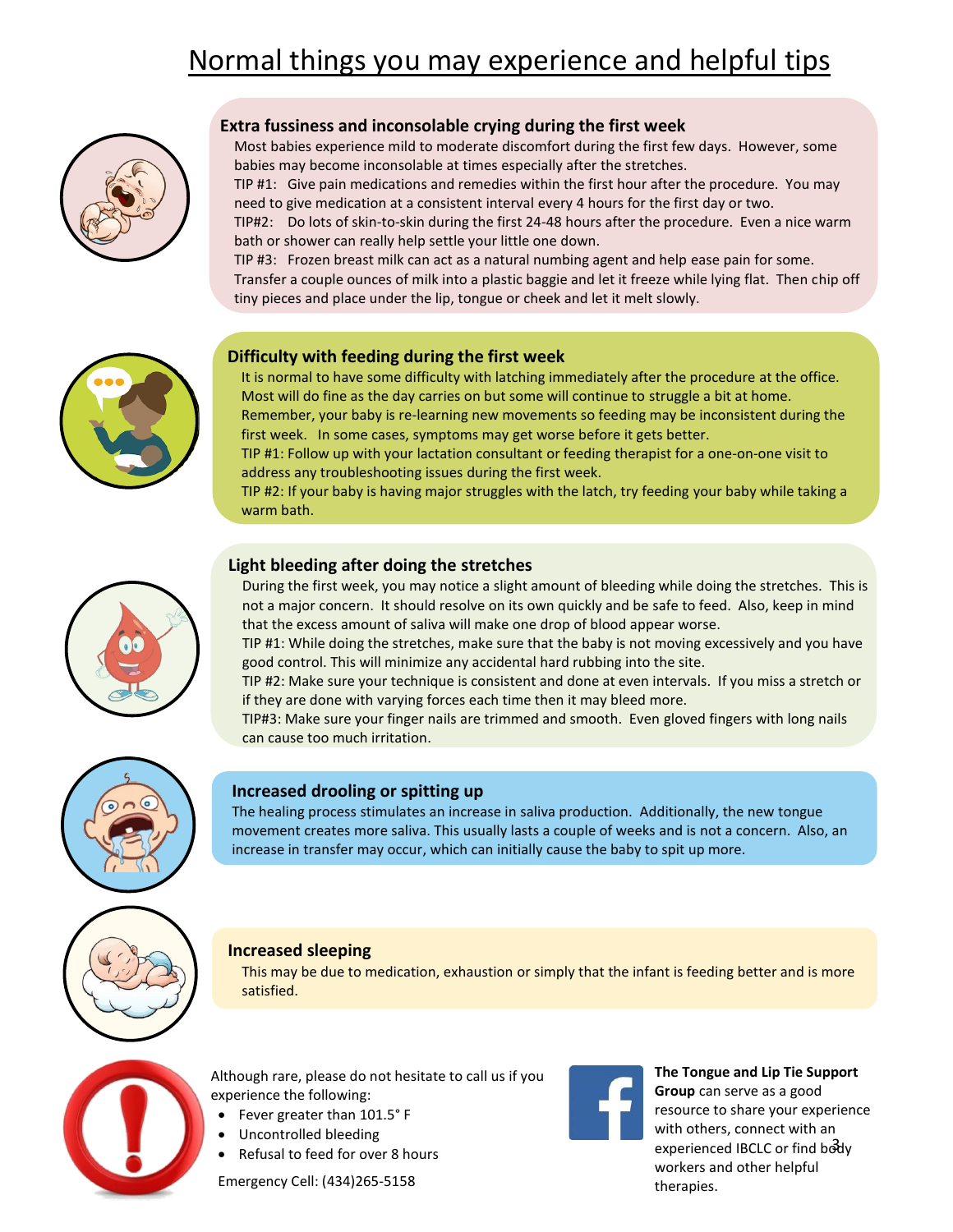## **Suck Training Information**

**Important:** Suck training exercises are helpful for regaining proper tongue function. The exercises below are NOT intended to replace the in-person help of a lactation consultant or health care professional. Any delay in seeking expert help may put the breastfeeding relationship at further risk.

**Use these exercises before feeding or as a playtime activity. Start them 3 days after the procedure. Do them for 3-4 weeks.** Exercises are essentially physical therapy. Just like any surgery, results are optimized when physical therapy is used to help rehabilitate. Be sure to stop any exercise that your baby dislikes. It is not necessary to do every exercise; only use those that are helpful for your baby. Before beginning, wash your hands and make sure your nails are short and smooth. It is best to work directly with a lactation consultant to determine which exercises are best for you and your baby.

#### **Exercise 1: Finger Sucking "Tug of War"**

Use a finger that closely matches the size of your nipple. Place the backside of this finger against the baby's chin with the tip of your finger touching the underside of the nose. This should stimulate the baby to gape widely. Allow the baby to draw in finger, pad side up, and suck. The *tongue should cover the lower gums* and your finger should be drawn into the juncture of the hard and soft palate. If the tongue is not forward over the lower gums, or if the back of the tongue bunches up, gently press down on the tongue (saying "down") and use forward (towards the lips) traction.

#### **Exercise 2: Breaking the Seal**

Begin as in exercise 1. As your baby latches onto your finger, push the tongue down with the backs side of your finger down by pushing upwards on the roof of the mouth. Repeat a few times.

#### **Exercise 3: Lateralizing Side to Side**

Gently stroke the baby's lips until the mouth opens, and then stroke the lower and upper gums side to side. The tongue should follow your finger.

#### **Exercise 4: Circular Massage**

Touch the baby's chin, nose, and upper lip. When the baby opens wide, gently massage the tip of the tongue in circular motions pressing down and out, encouraging the tongue to move over the lower gums. Massage can continue back further on the tongue with light pressure as the finger moves back on the tongue and firmer pressure when the finger moves forward. Avoid gagging baby.

#### **Exercise 5: Desensitizing Gag Reflex**

If a baby has a *high or narrow palate* and gags on the nipple or insists on a shallow latch, it may help to desensitize the palate. Begin by massaging the baby's palate near the gum-line. Progressively massage deeper, but avoid gagging the baby. Repeat exercise until the baby will allow a finger to touch his palate while sucking on a finger. It may take several days of short exercise sessions to be effective.

#### **Infant Massage to Ease a Baby with TIGHT Muscles:**

If your baby does not open wide, a gentle massage may help relax the jaw and facial muscles. A skilled bodyworker such as a chiropractor, osteopath or craniosacral therapist who specializes in infant care may also help your baby. Begin with a light fingertip circular massage under the baby's jaw from back to front on both sides. Using fingertips, massage the baby's cheeks from the center toward the temple on both sides. Massage in tiny circles around the mouth, near the lips, clockwise and counter clockwise. Massage around the baby's mouth, near the lips, from center outward, on both sides of the mouth, top and bottom. Gently tap a finger over the baby's lips. Massage the baby's chin.